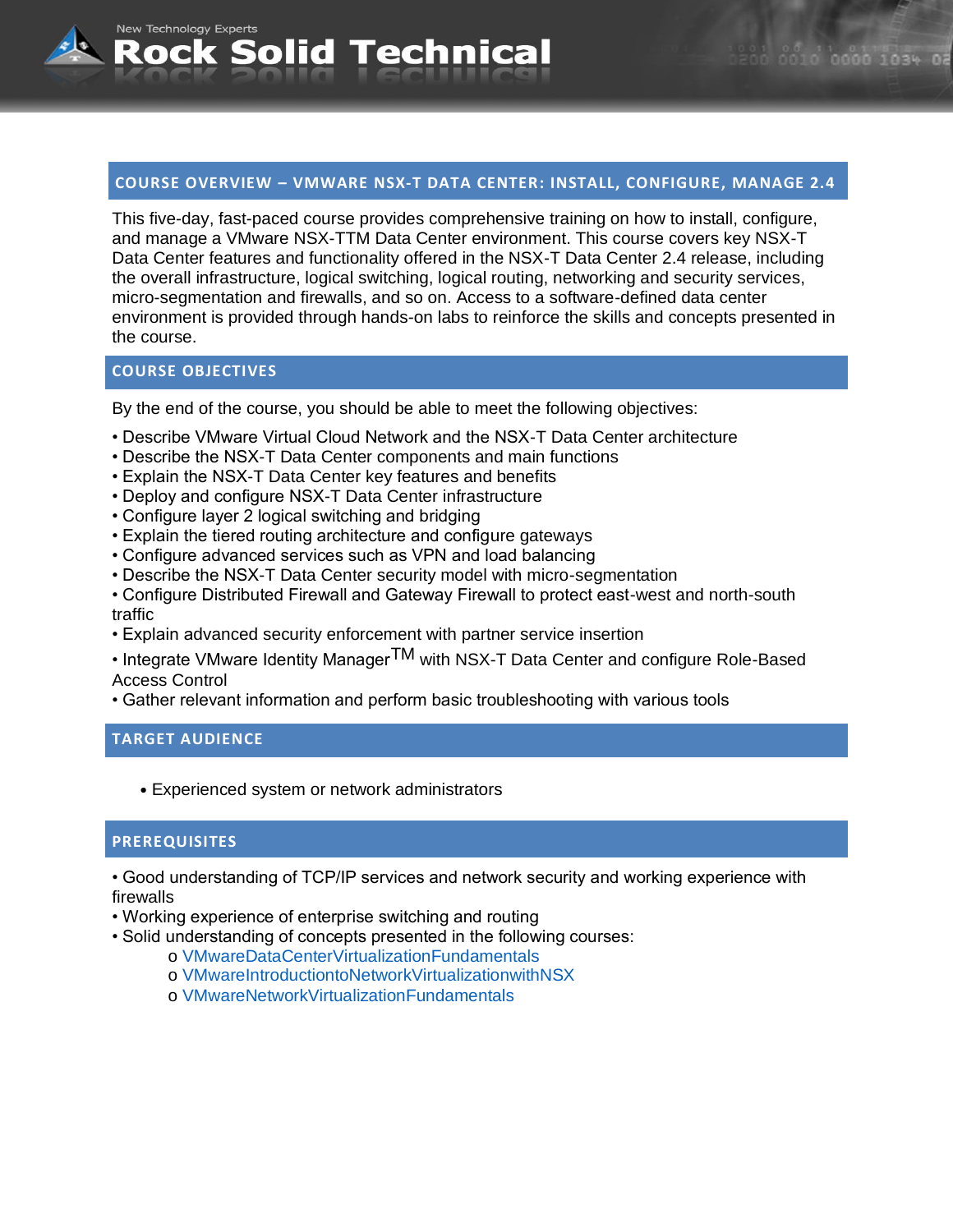# **COURSE DELIVERY OPTIONS**

o Classroom

New Technology Experts

- o Live Online
- o [Onsite](mailto:sales@rocksolidtechnical.com?subject=On-Site%20Inquiry)
- o [On Demand](mailto:sales@rocksolidtechnical.com?subject=On%20Demand%20Inquiry)

#### **PRODUCT ALIGNMENT**

o NSX-T Data Center 2.4

# **Course Modules**

#### **1 Course Introduction**

- Introductions and course logistics
- Course objectives

#### **2 VMware Virtual Cloud Network and NSX-T Data Center**

Rock Solid Technical

- Introduce VMware's Virtual Cloud Network vision
- Discuss NSX-T Data Center solutions, use cases, and benefits
- Explain NSX-T Data Center architecture and components
- Describe VMware NSX® product portfolio and features
- Explain the management, control, data, and consumption planes and function

#### **3 NSX-T Data Center Infrastructure Deployment**

- Describe NSX Management Cluster
- Deploy VMware NSX<sup>®</sup> Manager<sup>™</sup> nodes on VMware ESXi™ and KVM hypervisors
- Navigate through the NSX Manager UI
- Explain data plane components such as N-VDS, transport nodes, transport zones, profiles, and more
- Perform transport node preparation and establish the data center infrastructure
- Verify transport node status and connectivity

#### **4 NSX-T Data Center Logical Switching**

- Introduce key components and terminology in logical switching
- Describe the types of L2 segments and function
- Explain tunneling and the GENEVE encapsulation
- Configure logical segments and attach hosts using NSX Manager UI
- Describe the function and types of segment profiles
- Create segment profiles and apply them to segments and ports
- Explain the function of MAC, ARP, and TEP tables used in packet forwarding
- Demonstrate L2 unicast packet flow
- Explain ARP suppression and BUM traffic handling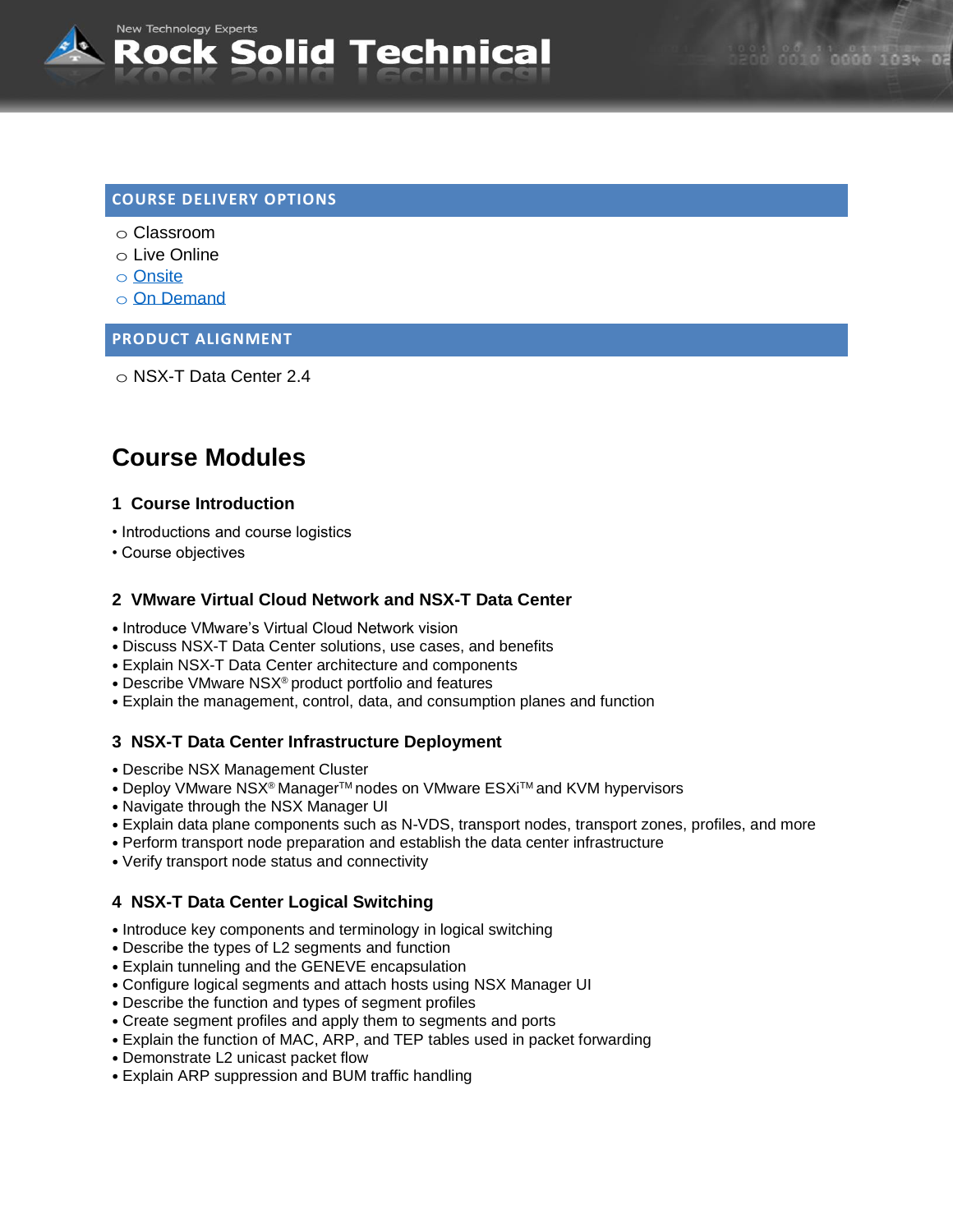

# **5 NSX-T Data Center Logical Routing**

**New Technology Experts** 

- Discuss the integration and benefits of partner security solutions with NSX-T Data Center
- Introduce the two-tier routing architecture, topologies, and components

Rock Solid Technical

- Explain the Tier-0 and Tier-1 Gateway functions
- Describe the logical router components: Service Router and Distributed Router
- Discuss the architecture and function of VMware NSX® EdgeTM nodes
- Discuss deployment options of NSX Edge nodes
- Configure NSX Edge nodes and create NSX Edge clusters
- Configure Tier-0 and Tier-1 Gateways
- Examine the single-tier and multitier packet flow
- Configure static routing and dynamic routing
- Enable ECMP on Tier-0 Gateway
- Describe NSX Edge HA, failure detection, and failback modes

#### **6 NSX-T Data Center Logical Bridging**

- Describe the function of logical bridging
- Discuss the logical bridging use cases
- Compare routing and bridging solutions
- Explain the components of logical bridging
- Create bridge clusters and bridge profiles

#### **7 NSX-T Data Center Services**

- Describe NSX-T Data Center services
- Explain and configure Network Address Translation (NAT)
- Explain and configure DNS and DHCP services
- Describe the load-balancing function, topologies, components, and use cases
- Configure L4-L7 load balancing
- Discuss the IPSec VPN and L2 VPN function and use cases
- Configure IPSec VPN and L2 VPN using NSX Manager UI

#### **8 NSX-T Data Center Security**

- Introduce the NSX-T Data Center security approach and model
- Describe the micro-segmentation benefits and use cases
- Describe the Distributed Firewall architecture, components, and function
- Configure Distributed Firewall sections and rules
- Describe the Gateway Firewall architecture, components, and function
- Configure Gateway Firewall sections and rules
- Describe Network Introspection service insertion for east-west and north-south security
- Describe Endpoint Protection and use cases
- Discuss the integration and benefits of partner security solutions with NSX-T Data Center

#### **9 User and Role Management**

- Describe the function and benefits of VMware Identity Manager in NSX-T Data Center
- Integrate VMware Identity Manager with NSX-T Data Center
- Identify the various types of users, authentication policies, and permissions
- Use Role-Based Access Control to restrict user access
- Explain the built-in roles in VMware Identity Manager and role assignment to users